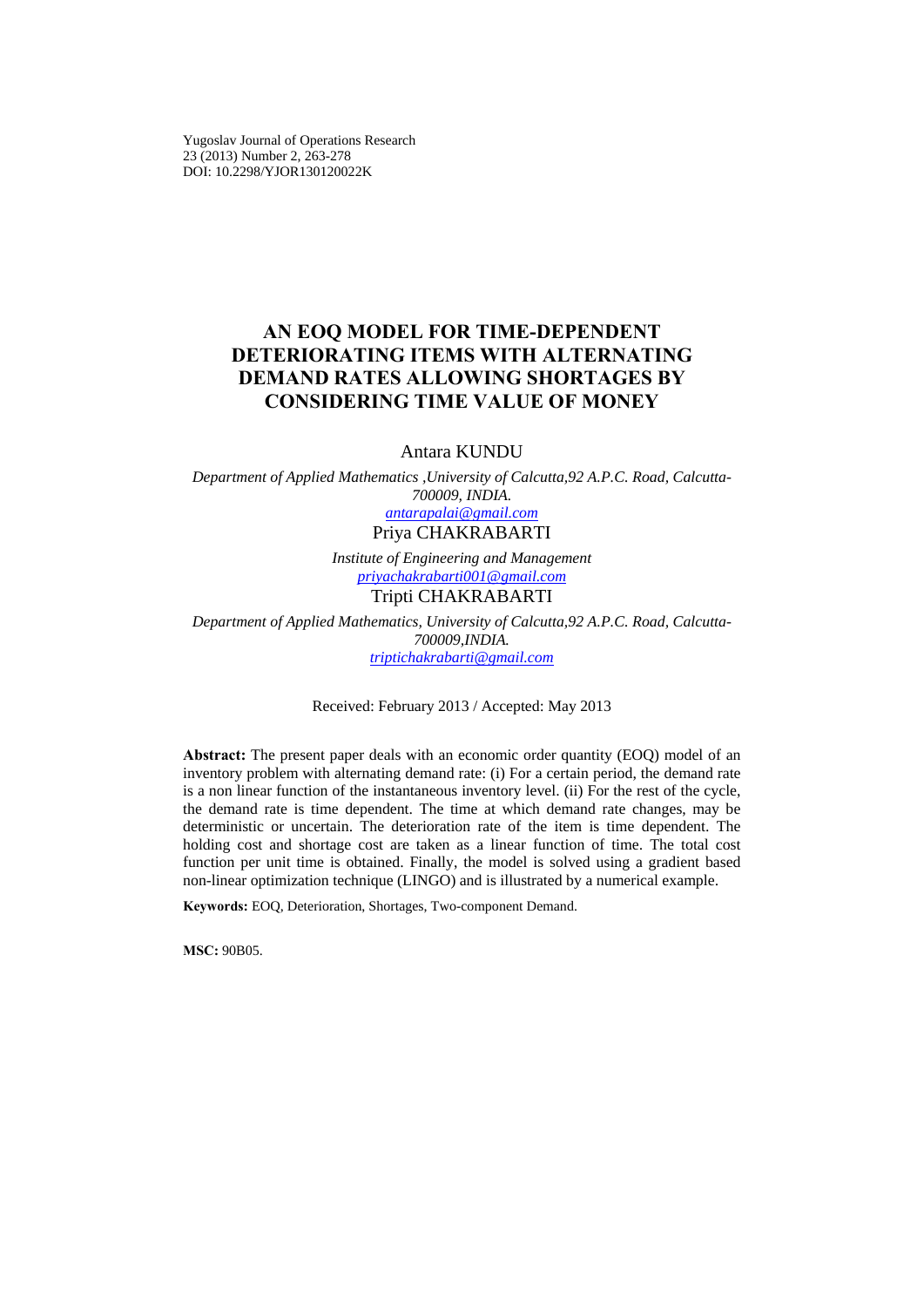### **1. INTRODUCTION**

In recent years, there is a spate of interest in studying the inventory systems with an inventory-level-dependent demand rate. It is observed that large quantities of consumer goods displayed in a supermarket generate higher demands. The impact of shelf-space allocation on retail-product demand has been subject of investigation by many researchers like Levin et al.[11], Silver[18], and Silver and Peterson[19].

An inventory model for stock-dependent consumption rate was discussed by Gupta and Vrat[7]. However, their calculation of the average system cost was wrong. Mandal and Phaujdar [12] suggested corrections to the average system cost in [7]. Another model for deteriorating items with stock-dependent consumption rate was developed by Mandal and Phaujdar<sup>[13]</sup>. The first rigorous attempt at developing an inventory level with a stock-dependent consumption rate was made by Baker and Urban<sup>[1]</sup>. Their functional form for the demand rate is realistic and logical from practical as well as economic viewpoints.

Deterioration can not be avoided in business scenarios. Rau et al[16] presented the economic ordering policies of deteriorating items in a supply chain management system. Dye et all 6] developed an EOQ model for deteriorating items allowing shortages and backlogging. An EOQ model for deteriorating items with time varying demand and shortages have been suggested by Chung et al[5]. Skouri et al[21] discussed about EOQ for deteriorating items under delay in payments. Ghare and Schrader[8] categorized the inventory deterioration into three types: direct spoilage, physical depletion and deterioration. Direct spoilage refers to the unstable state of inventory items caused by breakage during transaction or by sudden accidental events. For example quality and effectiveness of some medicines might be reduced in the event of non-functioning of refrigerator caused by sudden load shedding or absence of power supply for hours together. Deterioration on the other hand, refers to the slow but gradual loss of qualitative properties of an item with the passage of time. In fact no inventory item can avoid this kind of deterioration. This is inevitable. Wee[23] considered an inventory problem for deteriorating items with shortages. Reddy et al.[17] considered stock-dependent demand rate in a periodic review inventory system. Subbaiah et al[20] developed an inventory model with stock-dependent demand. Teng et al.[22] discussed an EPQ model for deteriorating items where demand depends on stock and price. Inventory model with stock-dependent demand is developed by Rao et al.[15]. In practice the demand depend not only on stock but also on the types of customers. Pal et al.[14] made an investigation on inventory system of two-component demand rate irrespective of shortages and price breaks. Basu M and Sinha S[2] developed an ordering policy for deteriorating items with two component demand and price breaks allowing shortages. Customers may be classified into two categories:

(i) Those who are motivated by displayed stock level (DSL). They are floating.

- (ii) Those who are not motivated by DSL.
- So the two-component demand rate is more applicable in real life..

Shortages can not be avoided in practical situations. Jamal et al.[9] presented an EOQ model that focused on deteriorating items with allowable shortages. But they did not consider two-component demand which would make it more applicable in real situation.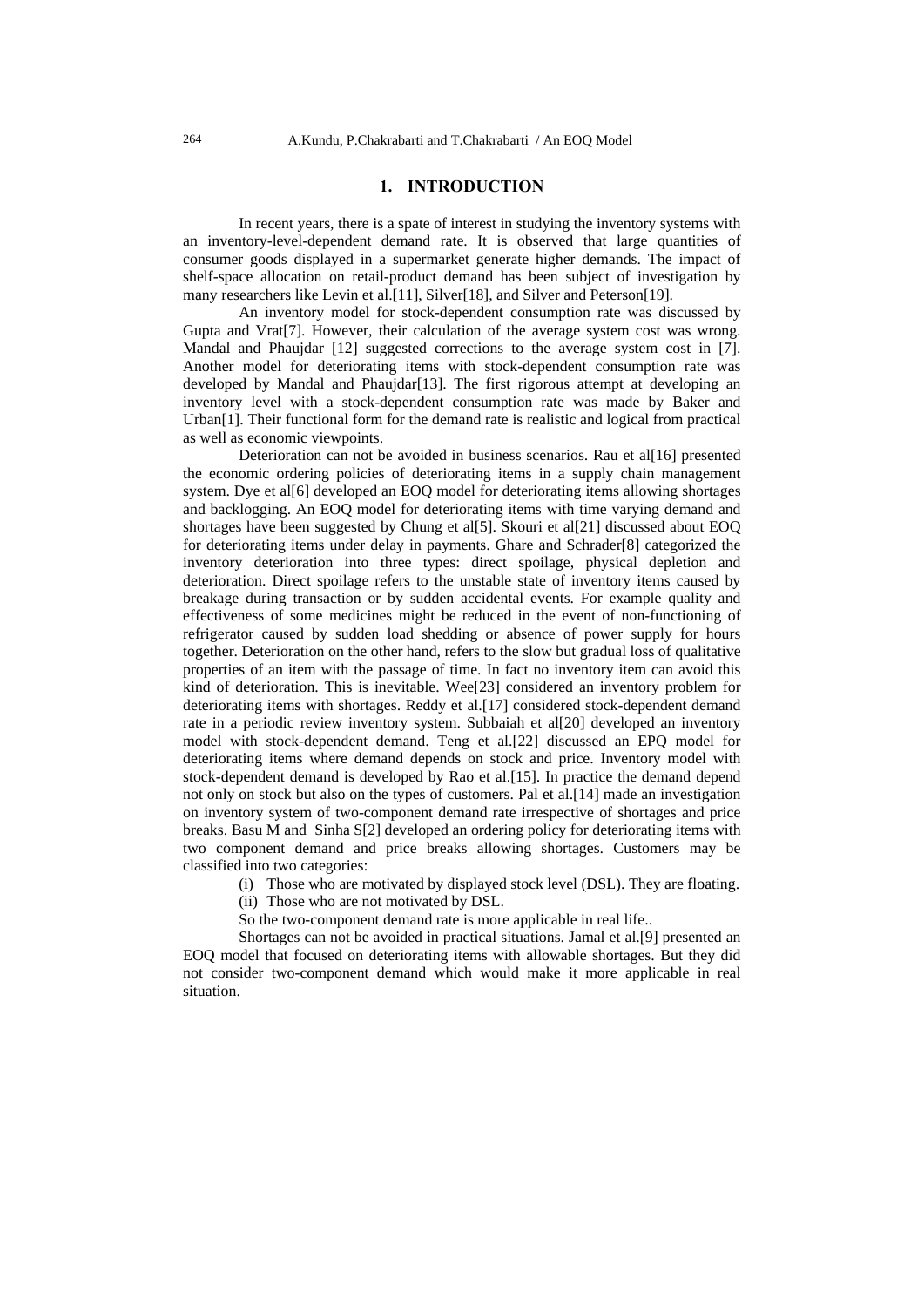Chakrabarti and Sen[3] developed an order inventory model with variable rate of deteriorating and alternating replenishing rates considering shortage. Also Chakrabarti and Sen[4] presented an EOQ model for deteriorating items with quadratic time varying demand and shortages in all cycles. An EOQ model for perishable item with stock and price dependent demand rate was developed by Khanra et al[10].

The objective of the present paper is to determine the optimal order quantity with a deteriorating item by the rate of deterioration as a time function of the on hand inventory. This model will run with time-dependent holding and shortage cost. Here we have taken two-component demand. At the beginning, the demand rate is directly related to the amount of inventory displayed on the board. After a certain time, the demand changes to time-dependent. The objective is to minimize the total average cost function of the inventory system over a long period of time. A numerical example is discussed to illustrate the procedure of solving the model.

## **2. NOTATIONS AND ASSUMPTIONS**

Throughout the paper the following notations and assumptions are used. **2.1 Notations:** 

- $q(t)$  Inventory level at any time t.
- $S = q(0)$  Stock level at the beginning of each cycle after fulfilling backorders.
- $S_0 = q(0)$  Stock level below which the demand rate is time dependent.
- *Q* Stock level at the beginning + the amount of shortages.
- $\bullet$   $T_0$  Time epoch at which the demand rate changes.
- $T_1$  Time until shortage begins.
- *T* Length of the cycle time.
- $\phi(t) = \theta t$ ;  $0 < \theta < 1$ , is the time-proportional decay rate of the stock. Since  $\theta > 0$ ,  $\left(\frac{d\phi(t)}{dt}\right) = \theta > 0$ . Hence, the decay-rate increases with time at a rate  $\theta$ .
- *K* Constant ordering cost per order.
- *HC* Holding cost per cycle where  $(h_0 + h_t t)$  is the holding cost at time t of the on-hand inventory.
- DC Deterioration cost.
- *SC* Shortage cost where  $(c_0 + c_1 t)$  is the shortage cost at time t of the onhand inventory.

## **2.2 Assumptions:**

- Item cost does not vary with order size.
- Lead time (the time between placing an order for replenishment stock and its receipt) is assumed to be zero. This is a parameter depending on the product as well as the source from which it is available.
- Replenishments are instantaneous.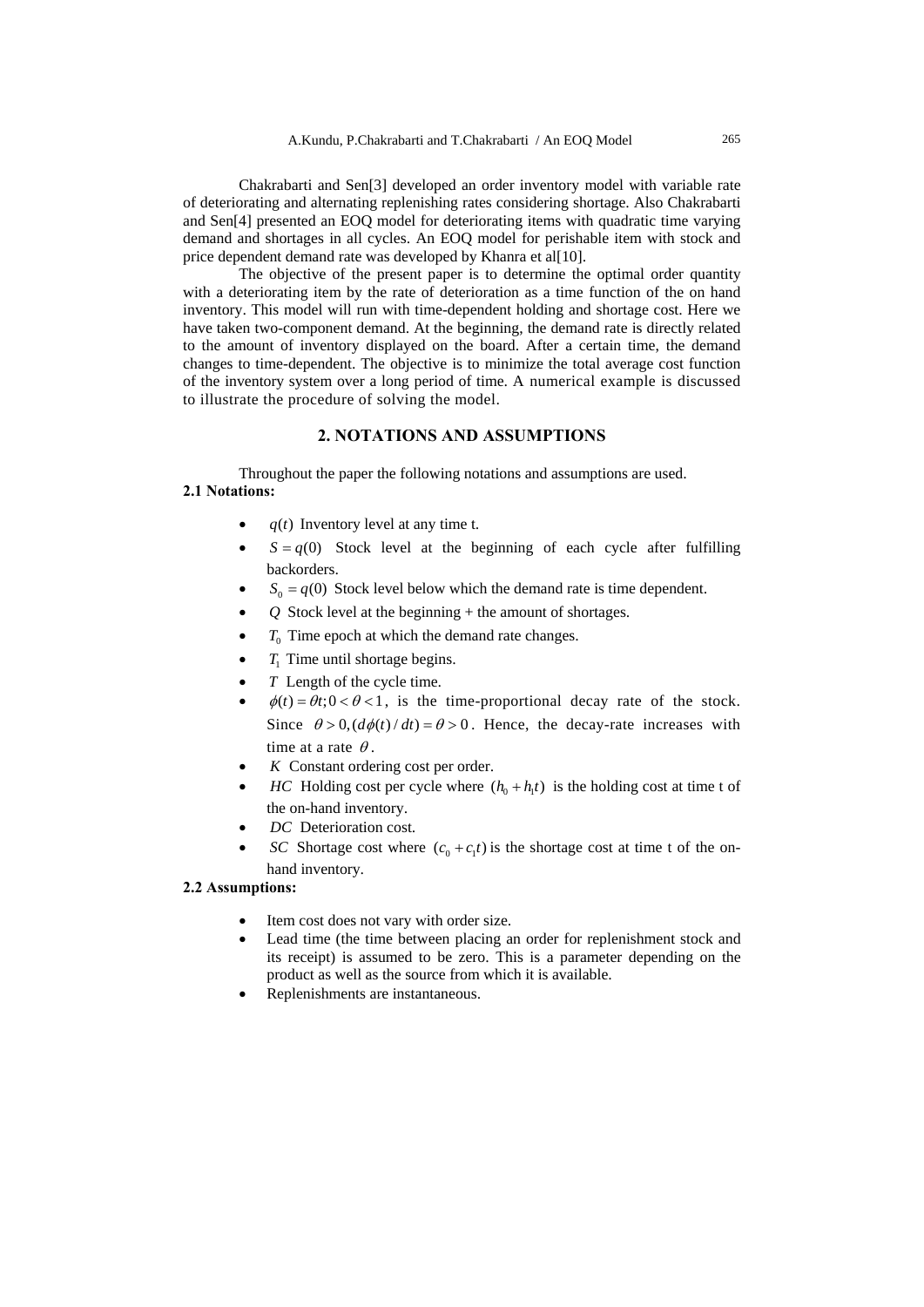#### 266 A.Kundu, P.Chakrabarti and T.Chakrabarti / An EOQ Model

- Inventory system consists of only one item.
- The time horizon of the inventory system is infinite. Only a typical planning schedule of length T is considered and all remaining cycles are identical.
- A time dependent function  $\theta t$ ,  $(0 < \theta < 1)$  of the on-hand inventory deteriorates per unit time and the deteriorated item is lost.
- Shortages are allowed and fully backlogged.
- Two component demand rate is considered here. Demand rate is deterministic and is a known function of the instantaneous inventory level up to a certain interval of time and after that the demand rate is timedependent. The demand rate  $D(t)$  is given by
- $D(t) = \begin{cases} a_1 q(t) & t > 0 \le t \le t_0 \end{cases}$  $D(t) = \begin{cases} \alpha \{q(t)\}^{\beta}, 0 \leq t \leq T, \\ (a+bt), T_0 \leq t \leq T. \end{cases}$  $=\begin{cases} \alpha \{q(t)\}^{\beta}, 0 \leq t \leq T \\ (a+bt), T_0 \leq t \leq T \end{cases}$  $\left[ (a+bt), T_0 \leq t \leq \right]$
- Where  $\alpha$  and  $\beta$  are scale and shape parameters, respectively and  $\alpha$ ,  $\beta$  are positive constants.

# **3. MATHEMATICAL MODEL AND ANALYSIS:**

The inventory system developed is depicted by the following figure:





The inventory level will be depleted at a rate of  $\alpha \{q(t)\}^{\beta}$  during the period  $[0, T_0]$  where T<sub>0</sub> will be determined by  $q(T_0) = S_0$ , the corresponding value of S<sub>0</sub> will also be determined. During the period  $[T_0, T_1]$  the inventory level will be depleted at a rate of  $(a + bt)$ . The inventory falls to zero level at time  $t = T_1$ . Shortages are then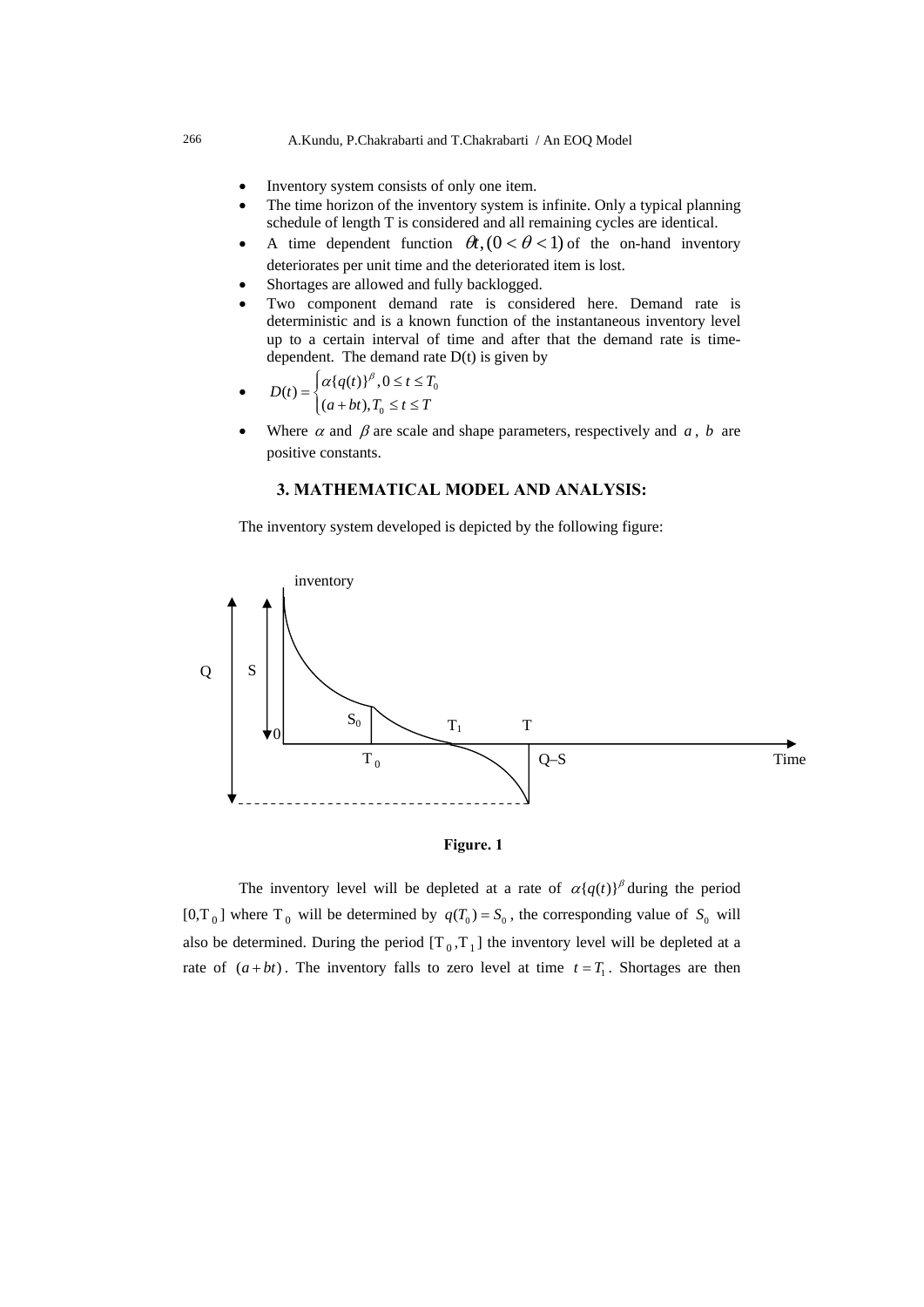allowed for replenishment up to time  $t = T$ . Therefore, for a deterioration rate  $\theta_t$ , the instantaneous inventory level will satisfy the following differential equations

$$
\frac{dq_1(t)}{dt} + \theta t q_1(t) = -\alpha \{q_1(t)\}^{\beta}, 0 \le t \le T_0
$$
\n(1)

With the boundary conditions

$$
q_1(0) = S, q_1(T_0) = S_0 \tag{1a}
$$

On the other hand, in the time interval  $(T_0, T_1)$ , the system is affected by the combined effect of demand and deterioration. Hence, the change in inventory level is governed by the following differential equation

$$
\frac{dq_2(t)}{dt} + \theta t q_2(t) = -(a + bt), T_0 \le t \le T_1
$$
\n(2)

With the boundary conditions

$$
q_2(T_0) = S_0, q_2(T_1) = 0 \tag{2a}
$$

In the time interval  $(T_1, T)$ , the system is affected by demand only. Hence, the change in inventory level is governed by the following differential equation

$$
\frac{dq_3(t)}{dt} = -(a+bt), T_1 \le t \le T
$$
\n(3)

with the boundary conditions

$$
q_3(T_1) = 0, q_3(T) = -(Q - S)
$$
\n(3a)

The solution of the differential equations (1) with the boundary condition (1a) is

$$
q_1(t) = (S^p - \alpha pt)^{\frac{1}{p}} [1 + \frac{\theta}{(S^p - \alpha pt)} (\frac{1}{3} \alpha pt^3 - \frac{1}{2} S^p t^2)]
$$
 (4)

(neglecting  $\theta^2$  and higher power) The boundary condition  $q_1(T_0) = S_0$  gives

$$
S_0 = (S^P - \alpha p T_0)^{\frac{1}{P}} [1 + \frac{\theta}{(S^P - \alpha p T_0)} (\frac{1}{3} \alpha p T_0^3 - \frac{1}{2} S^P T_0^2)]
$$
(4a)

The solution of (2) with the help of the condition (2a) gives

$$
q_2(t) = (S_0 - at + aT_0 - \frac{1}{2}bt^2 + \frac{1}{2}bT_0^2) + \theta(\frac{1}{3}at^3 + \frac{1}{8}bt^4 - \frac{1}{2}aT_0t^2 + \frac{1}{6}aT_0^3 - \frac{1}{4}bt^2T_0^2 + \frac{1}{8}bT_0^4 - \frac{1}{2}S_0t^2 + \frac{1}{2}S_0T_0^2)
$$
\n
$$
(5)
$$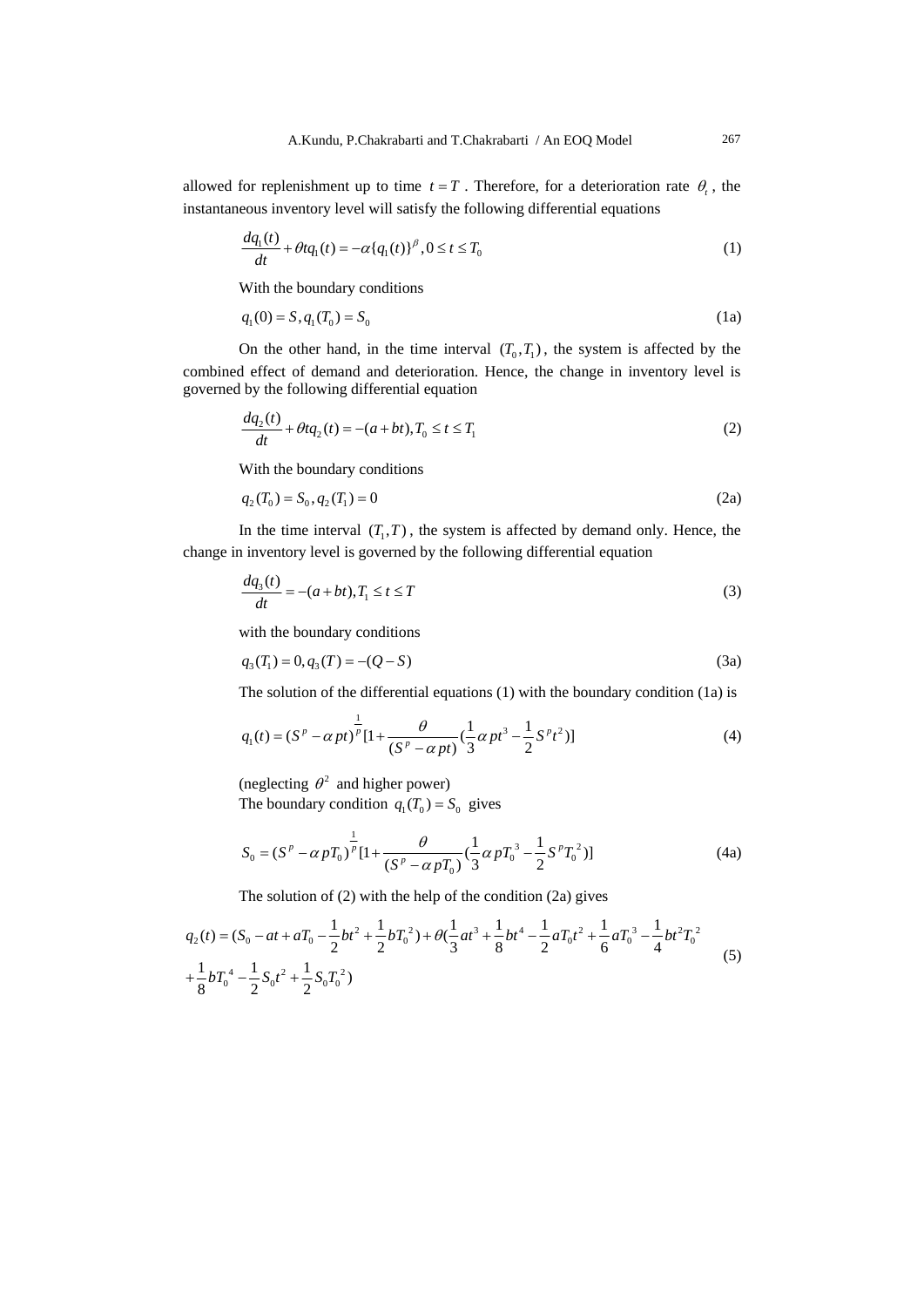(neglecting  $\theta^2$  and higher power) The condition  $q(T_1) = 0$  gives

$$
(S_0 - aT_1 + aT_0 - \frac{1}{2}bT_1^2 + \frac{1}{2}bT_0^2) = -\theta(\frac{1}{3}aT_1^3 + \frac{1}{8}bT_1^4 - \frac{1}{2}aT_0T_1^2 + \frac{1}{6}aT_0^3 - \frac{1}{4}bT_1^2T_0^2 + \frac{1}{8}bT_0^4 - \frac{1}{2}S_0T_1^2 + \frac{1}{2}S_0T_0^2)
$$
\n(5a)

The solution of (3) with the help of the condition (3a) gives

$$
q_3(t) = -a(t - T_1) - \frac{b}{2}(t^2 - T_1^2)
$$
\n(6)

The condition  $(T) = -(Q - S)$  gives

$$
Q - S = a(T - T_1) + \frac{b}{2}(T^2 - T_1^2)
$$
\n(6a)

This is the relation between  $T_1$  and  $T$ .

The total variable cost comprises of the sum of the ordering cost, holding cost, deterioration cost minus backorder cost.

For the moment, the individual costs are now evaluated before they are grouped together.

- (1) Annual ordering cost= $\frac{K}{T}$
- (2) Annual holding cost

$$
(HC) = \frac{1}{T} \left[ \int_{0}^{T_0} (h_0 + h_1 t) q_1(t) dt + \int_{T_0}^{T_1} (h_0 + h_1 t) q_2(t) dt \right]
$$
  
\n
$$
= \frac{1}{T} \left[ \frac{h_0}{d_1} (S^{1+p} - Y^{\frac{1+p}{p}}) + \frac{h_0 \alpha \theta p}{3} \left( - \frac{T_0^3}{\alpha} Y^{\frac{1}{p}} - \frac{3T_0^2 Y^{\frac{1+p}{p}}}{d_2} - \frac{6T_0 Y^{\frac{1+2p}{p}}}{d_3} - \frac{6Y^{\frac{1+3p}{p}}}{d_4} + \frac{6S^{1+3p}}{d_4} \right) \right]
$$
  
\n
$$
- \frac{h_0 \theta S^p}{2} \left( - \frac{T_0^2 Y^{\frac{1}{p}}}{\alpha} - \frac{2T_0 Y^{\frac{1+p}{p}}}{d_2} - \frac{2Y^{\frac{1+2p}{p}}}{d_3} + \frac{2S^{1+2p}}{d_3} + \frac{1}{2} \frac{1}{d_4} - \frac{4Y^{\frac{1+p}{p}}}{d_4} - \frac{Y^{\frac{1+2p}{p}}}{d_2} + \frac{S^{1+2p}}{d_2} \right)
$$
  
\n
$$
+ \frac{h_1 \alpha \theta p}{3} \left( - \frac{T_0^4 Y^{\frac{1}{p}}}{\alpha} - \frac{4T_0^3 Y^{\frac{p}{p}}}{d_2} - \frac{12T_0^2 Y^{\frac{1+2p}{p}}}{d_3} - \frac{24T_0 Y^{\frac{1+3p}{p}}}{d_4} - \frac{24Y^{\frac{1+4p}{p}}}{d_5} + \frac{24Y^{1+4p}}{d_5} \right)
$$
  
\n
$$
- \frac{h_1 \theta S^p}{2} \left( - \frac{T_0^3 Y^{\frac{1}{p}}}{\alpha} - \frac{3T_0^2 Y^{\frac{1+p}{p}}}{d_2} - \frac{6T_0 Y^{\frac{1+2p}{p}}}{d_3} - \frac{6Y^{\frac{1+3p}{p}}}{d_4} + \frac{6S^{1+3p}}{d_4} \right)
$$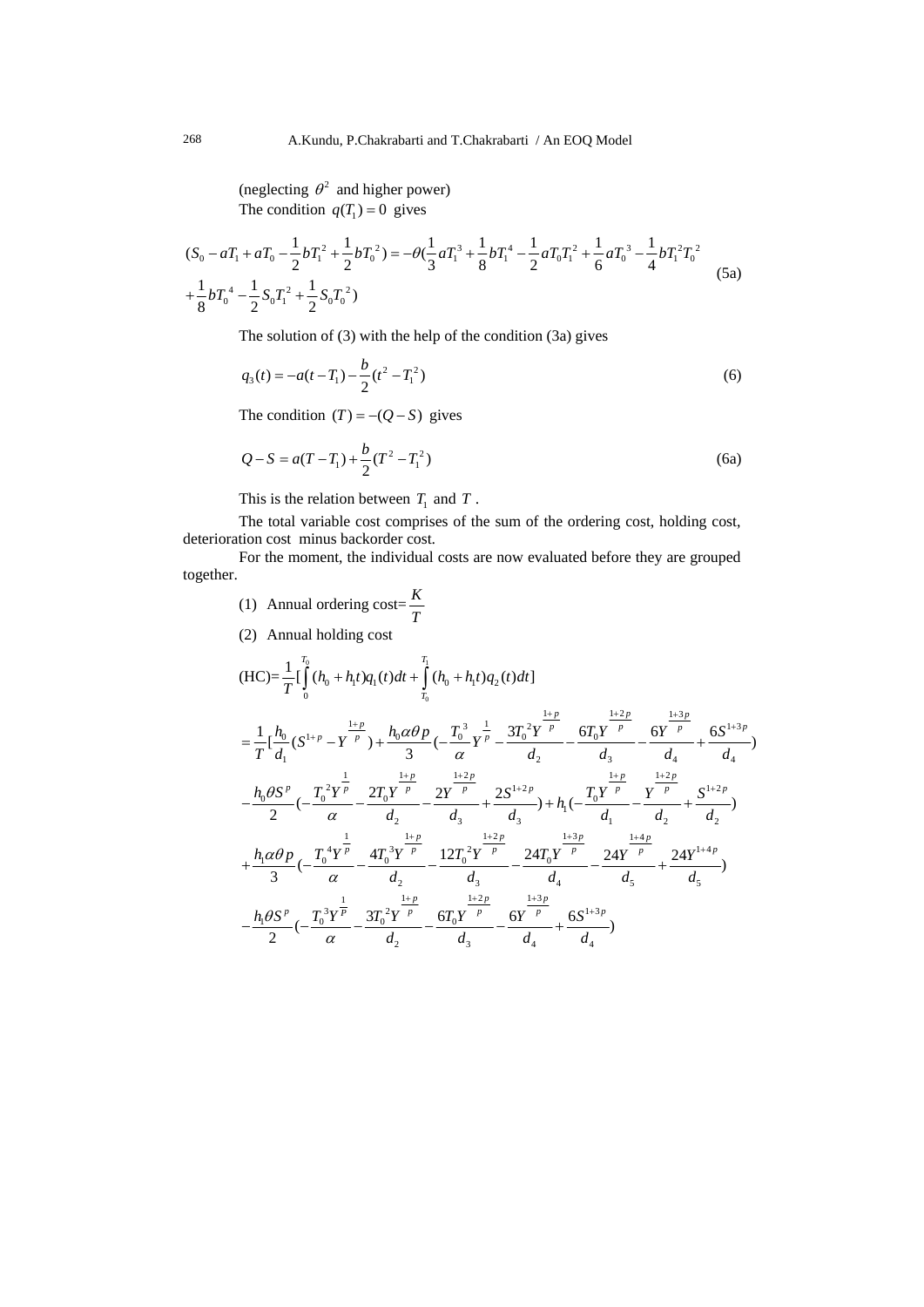$$
+h_{0}\left\{-\frac{a}{2}(T_{1}^{2}-T_{0}^{2})-\frac{b}{6}(T_{1}^{3}-T_{0}^{3})+(S_{0}+aT_{0}+\frac{b}{2}T_{0}^{2})(T_{1}-T_{0})\right\}+\theta\left\{\frac{a}{12}(T_{1}^{4}-T_{0}^{4})\right.\\+\frac{b}{40}(T_{1}^{5}-T_{0}^{5})-\frac{a}{6}T_{0}(T_{1}^{3}-T_{0}^{3})-\frac{b}{12}T_{0}^{2}(T_{1}^{3}-T_{0}^{3})+(\frac{a}{6}T_{0}^{3}+\frac{b}{8}T_{0}^{4}+\frac{S_{0}}{2}T_{0}^{2})(T_{1}-T_{0})\\-\frac{S_{0}}{6}(T_{1}^{3}-T_{0}^{3})\right\}+h_{1}\left\{(\frac{S_{0}}{2}+\frac{aT_{0}}{2}+\frac{bT_{0}^{2}}{4})(T_{1}^{2}-T_{0}^{2})-\frac{a}{3}(T_{1}^{3}-T_{0}^{3})-\frac{b}{8}(T_{1}^{4}-T_{0}^{4})\right\}\\+\theta\left\{\frac{a}{15}(T_{1}^{5}-T_{0}^{5})+\frac{b}{48}(T_{1}^{6}-T_{0}^{6})-\frac{a}{8}T_{0}(T_{1}^{4}-T_{0}^{4})+\frac{a}{12}T_{0}^{3}(T_{1}^{2}-T_{0}^{2})-\frac{b}{16}T_{0}^{2}(T_{1}^{4}-T_{0}^{4})\right.\\+\frac{b}{16}T_{0}^{4}(T_{1}^{2}-T_{0}^{2})-\frac{S_{0}}{8}(T_{1}^{4}-T_{0}^{4})+\frac{S_{0}}{4}T_{0}^{2}(T_{1}^{2}-T_{0}^{2})\right\}
$$
  
where  $Y=(S^{p}-\alpha pT_{0})$ ,  $p=1-\beta$ ,

 $d_1 = \alpha(1+p), d_2 = \alpha^2(1+p), d_3 = \alpha^3(1+p)(1+2p), d_4 = \alpha^4(1+p)(1+2p)(1+3p),$  $d_5 = \alpha^5 (1+p)(1+2p)(1+3p)(1+4p)$ 

(1) Annual shortage cost (SC) is given by

$$
SC = \frac{1}{T} \left[ \int_{T_1}^{T} (c_0 + c_1 t) q_3(t) dt \right]
$$
  
=  $\frac{1}{T} [c_0 \{ -a(\frac{T^2}{2} - T_1 T + \frac{T_1^2}{2}) - \frac{b}{2} (\frac{T^3}{3} - T_1^2 T + \frac{2}{3} T_1^3) \}$   
+  $c_1 \{ -a(\frac{T^3}{3} - \frac{1}{2} T_1 T^2 + \frac{1}{6} T_1^3) - \frac{b}{2} (\frac{T^4}{4} - \frac{T_1^2 T^2}{2} + \frac{T_1^2}{4}) \} ]$ 

(2) Annual cost of deterioration (DC) is given by

$$
DC = \frac{1}{T} \left[ q(0) - \left\{ \int_{0}^{T_0} \alpha(q(t))^{\beta} dt + \int_{T_0}^{T_1} (a+bt) dt \right\} \right]
$$
  
\n
$$
= \frac{1}{T} \left[ S - \left\{ \alpha \left\{ - \frac{Y^{\frac{1+p}{p}}}{d_1} + \frac{S^{1+p}}{d_1} \right\} + \frac{\alpha^2 \theta p}{3} \left\{ \frac{T_0^3 Y^{\frac{1}{p}}}{\alpha} - \frac{3T_0^2 Y^{\frac{1+p}{p}}}{d_2} - \frac{6Y^{\frac{1+2p}{p}}}{d_3} - \frac{6Y^{\frac{1+3p}{p}}}{d_4} + \frac{6S^{1+3p}}{d_4} \right\} \right]
$$
  
\n
$$
- \frac{\alpha \theta S^p}{2} \left\{ - \frac{T_0^2 Y^{\frac{1}{p}}}{\alpha} - \frac{2T_0 Y^{\frac{1+p}{p}}}{d_2} - \frac{2Y^{\frac{1+2p}{p}}}{d_3} + \frac{2S^{1+2p}}{d_3} \right\} - \left\{ a(T_1 - T_0) + \frac{b}{2} (T_1^2 - T_0^2) \right\} \right\}
$$
  
\nwhere  $Y = (S^p - \alpha p T_0)$ ,  $p = 1 - \beta$ ,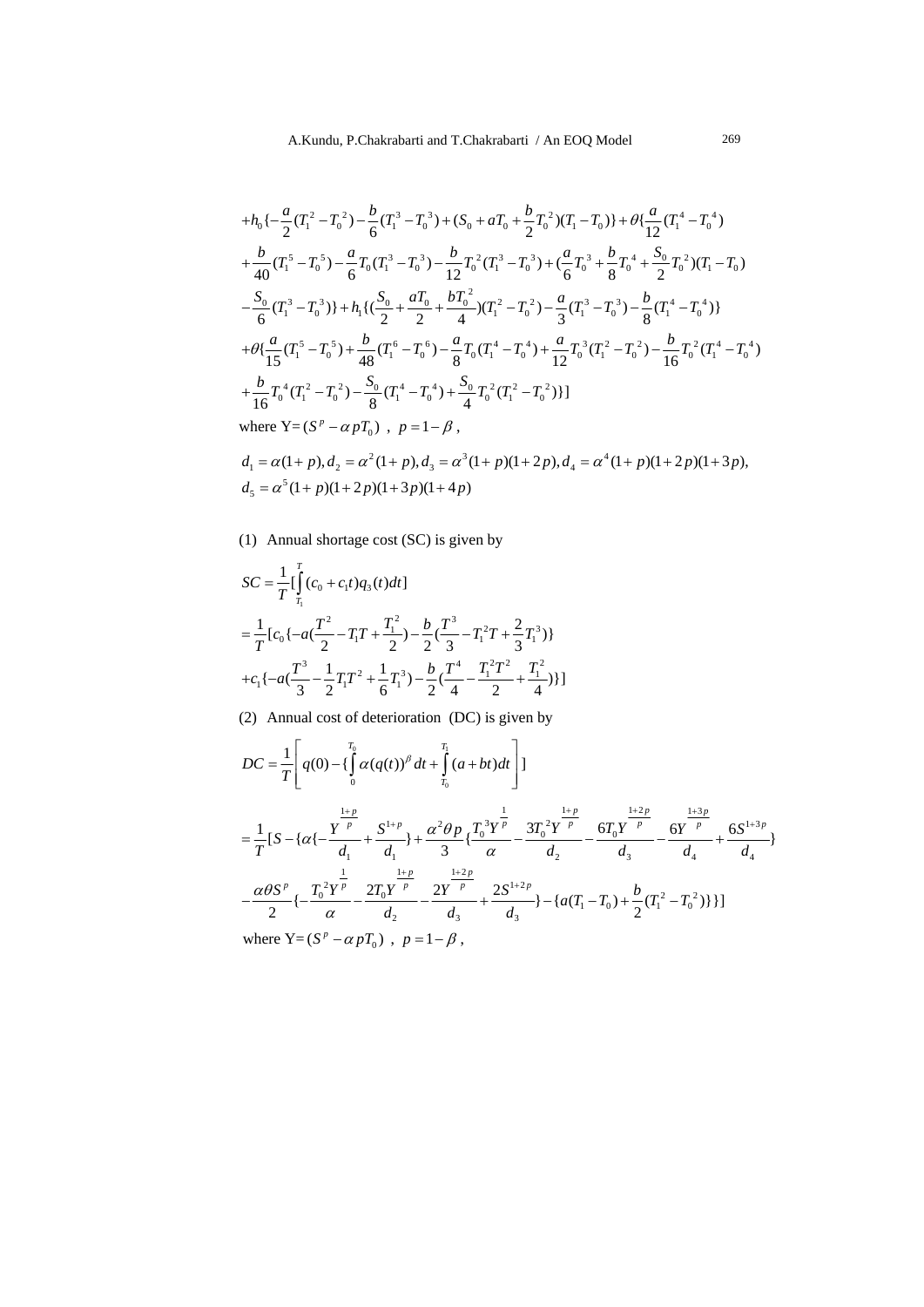$$
d_1 = \alpha(1+p), d_2 = \alpha^2(1+p), d_3 = \alpha^3(1+p)(1+2p), d_4 = \alpha^4(1+p)(1+2p)(1+3p),
$$
  
\n
$$
d_5 = \alpha^5(1+p)(1+2p)(1+3p)(1+4p)
$$

The total cost per unit time is given by

 $TC(T_0, T) = (OC + HC + DC - SC)$ 

$$
=\frac{K}{T}+\frac{1}{T}[\frac{h_0}{d_1}(S^{1+p}-Y^{\frac{1+p}{p}})+\frac{h_0\alpha\theta p}{3}(-\frac{T_0^3}{\alpha}Y^{\frac{1}{p}}-\frac{3T_0^2Y^{\frac{1+p}{p}}}{d_2}-\frac{6T_0Y^{\frac{1+2p}{p}}}{d_3}-\frac{6Y^{\frac{1+2p}{p}}}{d_4}+\frac{6Y^{\frac{1+2p}{p}}}{d_4}+\frac{6Y^{\frac{1+2p}{p}}}{d_4})\\+\frac{h_0\alpha\theta p}{2}(-\frac{T_0^4Y^{\frac{1}{p}}}{\alpha}-\frac{2T_0Y^{\frac{1+p}{p}}}{d_2}-\frac{2Y^{\frac{1+p}{p}}}{d_3}+\frac{2S^{\frac{1+2p}{2}}}{d_3})+h_1(-\frac{T_0Y^{\frac{1+p}{p}}}{d_1}-\frac{Y^{\frac{1+2p}{p}}}{d_2}+\frac{S^{\frac{1+2p}{2}}}{d_2})\\+\frac{h_0\alpha\theta p}{3}(-\frac{T_0^4Y^{\frac{1}{p}}}{\alpha}-\frac{4T_0^3Y^{\frac{1+p}{p}}}{d_2}-\frac{12T_0^2Y^{\frac{p}{p}}}{d_3}-\frac{24T_0Y^{\frac{1+2p}{p}}}{d_4}+\frac{24Y^{\frac{1+4p}{p}}}{d_5})\\+\frac{h_0\beta S'}{2}(-\frac{T_0^3Y^{\frac{1}{p}}}{\alpha}-\frac{3T_0^2Y^{\frac{p}{p}}}{d_2}-\frac{6T_0Y^{\frac{p}{p}}}{d_3}-\frac{6Y^{\frac{1+2p}{p}}}{d_4}+\frac{6S^{\frac{1+3p}{2}}}{d_4})\\+\frac{h_0(-\frac{\alpha}{2}(T_1^2-T_0^2)-\frac{b}{6}(T_1^3-T_0^3)+(S_0+\alpha T_0+\frac{b}{2}T_0^2)(T_1-T_0))+\theta\{\frac{\alpha}{12}(T_1^4-T_0^4)}{12}(T_1^4-T_0^4)\\+\frac{b}{40}(T_1^5-T_0^5)-\frac{\alpha}{6}T_0(T_1^3-T_0^3)-\frac{b}{12
$$

where  $Y = (S^p - \alpha pT_0)$ ,  $p = 1 - \beta$ ,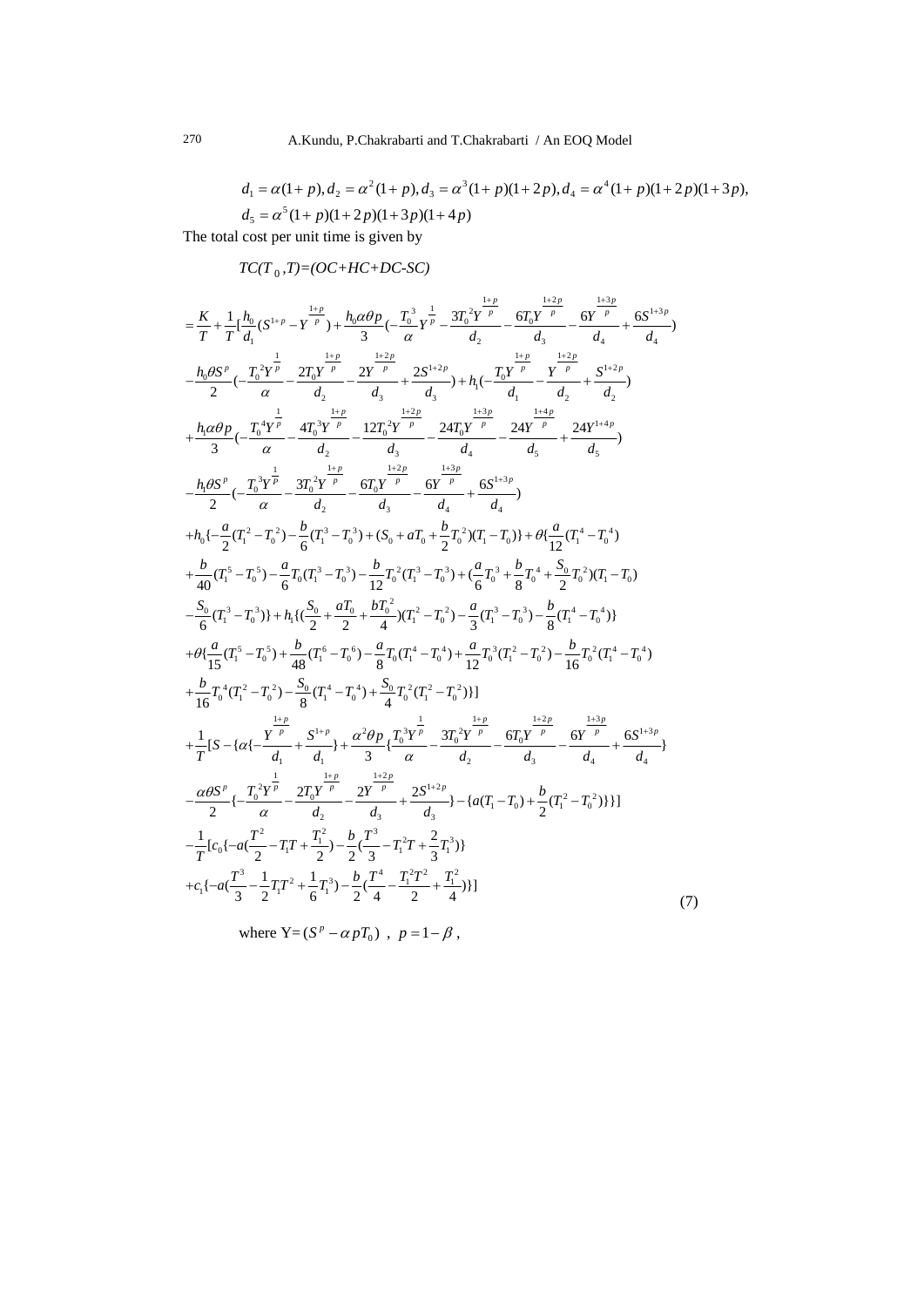$$
d_1 = \alpha(1+p), d_2 = \alpha^2(1+p), d_3 = \alpha^3(1+p)(1+2p), d_4 = \alpha^4(1+p)(1+2p)(1+3p),
$$
  
\n
$$
d_5 = \alpha^5(1+p)(1+2p)(1+3p)(1+4p)
$$

We now minimize the total cost per unit time  $TC(T_0, T)$  under the situation

- (1)  $T_0$  is a known point of time.
- (2)  $T_0$  is a random point of time.

**Case I**:  $T_0$  is a known point of time.

Hence total cost is given by equation (7).

For minimum total cost, the necessary condition is  $\frac{\partial I C(I_0)}{\partial I}$  $\mathbf 0$  $\frac{TC(T_0, T)}{\delta T_0} = 0$  $\frac{\delta T C(T_0, T)}{\delta T_0} = 0$  and

$$
\frac{\delta T C(T_0, T)}{\delta T} = 0\tag{8}
$$

Let  $T^*$  be the positive real root of the equation (8), then  $T^*$  is the optimal cycle time. It can also be seen that the sufficient condition for minimum cost

$$
\left| \frac{\partial^2 TC(T_0, T)}{\partial T_0^2} \frac{\partial^2 TC(T_0, T)}{\partial T_0 \partial T} \right| > 0 \text{ is satisfied.}
$$
  

$$
\left| \frac{\partial^2 TC(T_0, T)}{\partial T \partial T_0} \frac{\partial^2 TC(T_0, T)}{\partial T^2} \right| > 0 \text{ is satisfied.}
$$

**Case II:**  $T_0$  is a random point of time.

In this case, the cost function  $TC(T_0, T)$  is a random variable with respect to  $T_0$ . So the expected total cost per unit time is

$$
\zeta(T) = \frac{K}{T} + \frac{1}{T} \Big[ \frac{h_0}{d_1} (S^{1+p} - E(Y)^{\frac{1+p}{p}}) + \frac{h_0 \alpha \theta p}{3} \Big( -\frac{1}{\alpha} E(T_0^3 Y^{\frac{1}{p}}) - \frac{3E(T_0^2 Y^{\frac{1+p}{p}})}{d_2} - \frac{6E(T_0 Y^{\frac{1+2p}{p}})}{d_3}
$$
  

$$
-\frac{6E(Y^{\frac{1+3p}{p}})}{d_4} + \frac{6S^{1+3p}}{d_4} - \frac{h_0 \theta S^p}{2} \Big( -\frac{E(T_0^2 Y^{\frac{1}{p}})}{\alpha} - \frac{2E(T_0 Y^{\frac{1+p}{p}})}{d_2} - \frac{2E(Y^{\frac{1+2p}{p}})}{d_3} + \frac{2S^{1+2p}}{d_3}
$$
  

$$
+ h_1 \Big( -\frac{E(T_0 Y^{\frac{1+p}{p}})}{d_1} - \frac{E(Y^{\frac{1+2p}{p}})}{d_2} + \frac{S^{1+2p}}{d_2} \Big)
$$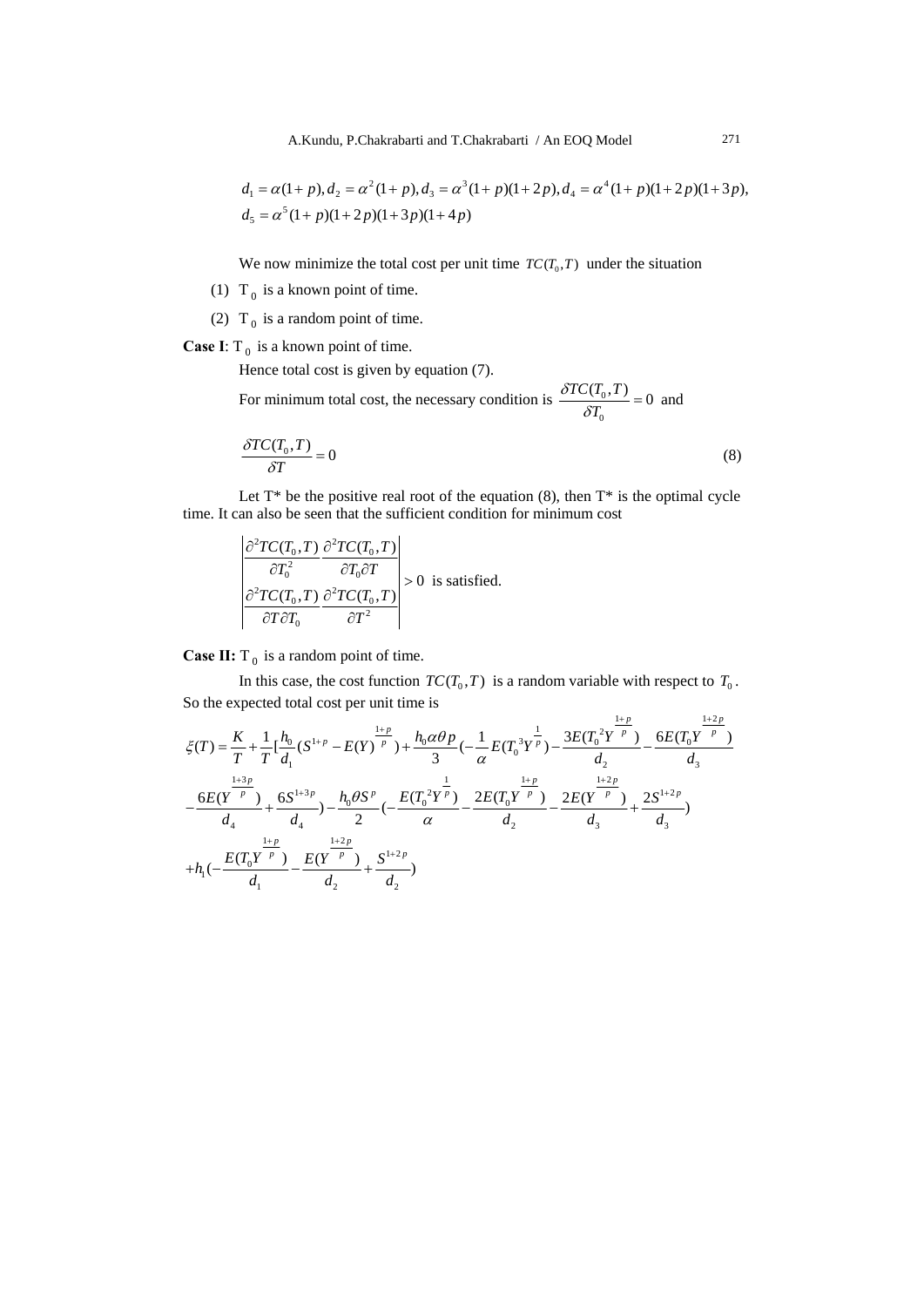$$
+\frac{h_1 \alpha \theta p}{3} (-\frac{E(T_0^4 Y^{\frac{1}{p}})}{\alpha} - \frac{4E(T_0^3 Y^{\frac{1+p}{p}})}{d_2} - \frac{12E(T_0^2 Y^{\frac{1+2p}{p}})}{d_3} - \frac{24E(T^{\frac{p}{p}})}{d_4} - \frac{24E(T^{\frac{p}{p}})}{d_5} + \frac{24(K^{\frac{1+3p}{p}})}{d_5} - \frac{24K(T^{\frac{p}{p}})^{\frac{1+2p}{p}}}{d_5} + \frac{24(G^{\frac{1+2p}{p}})}{d_5} - \frac{h_1 \theta S^{\frac{p}{p}}}{2} (-\frac{E(T_0^3 Y^{\frac{1}{p}})}{\alpha} - \frac{3E(T_0^2 Y^{\frac{1+p}{p}})}{d_2} - \frac{6E(T_0 Y^{\frac{1+2p}{p}})}{d_3} - \frac{6E(T^{\frac{p}{p}} Y^{\frac{p}{p}})}{d_4} + \frac{6G^{\frac{1+3p}{p}}}{d_4}) + h_0 \left[ \left( -\frac{a}{2}(T_1^2 - E(T_0^3)) - \frac{b}{6}(T_1^3 - E(T_0^3)) + (S_0 + aE(T_0) + \frac{b}{2}E(T_0^2))(T_1 - E(T_0)) \right) \right]
$$
  
\n+  $\theta \left\{ \frac{a}{12}(T_1^4 - E(T_0^4)) + \frac{b}{40}(T_1^5 - E(T_0^5)) - \frac{a}{6}E(T_0)(T_1^3 - E(T_0^3)) - \frac{b}{6}(T_1^3 - E(T_0^3)) \right\}$   
\n+  $h_1 \left[ \left\{ \left( \frac{S_0}{2} + \frac{E(aT_0)}{2} \right) + \frac{e}{6}(T_0^2) + \frac{e}{3}(T_0^4) + \frac{S_0}{2}E(T_0^2)(T_1^2 - E(T_0^3)) - \frac{b}{6}(T_1^3 - E(T_0^4)) \right\}$   
\n+  $\theta \left\{ \frac{a}{15}(T_1^5 - E(T_0^5)) + \frac{b}{48}(T_1^6 - E(T_0^6)) - \$ 

Now assume that the distribution function of  $T_0$  to be rectangular distribution. Then its probability density function  $f(x)$  is given by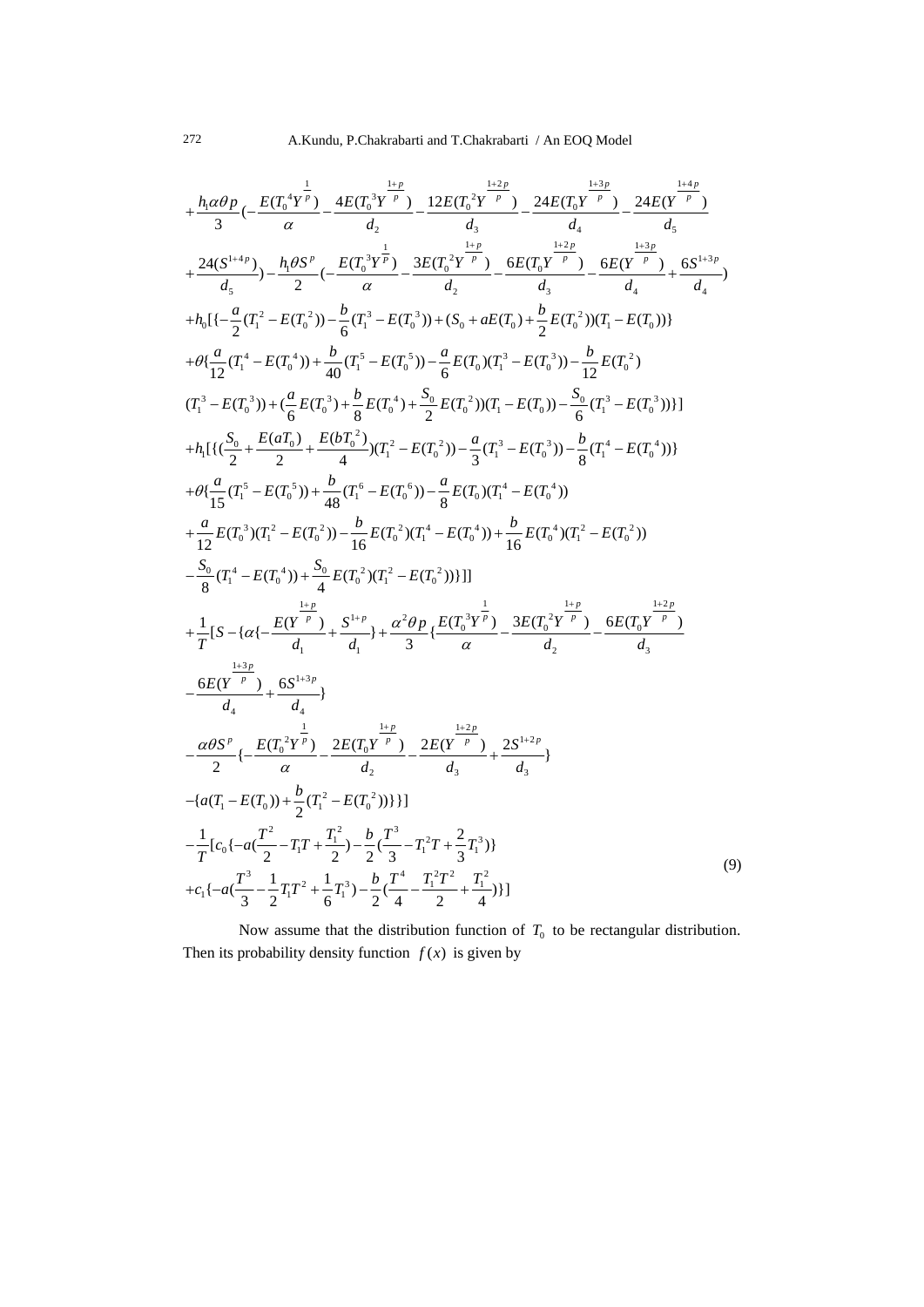$$
f(x) = \frac{1}{l_2 - l_1}, l_1 \le x \le l_2
$$

=0, elsewhere

Then equation  $(9)$  reduces to

$$
\zeta(T) = \frac{K}{T} + \frac{1}{T} \Big[ \frac{h_0}{d_1} \{ S^{1+p} + \frac{(\frac{1+2p}{T} - \frac{1+2p}{T})}{\alpha I(1+2p)} \} + \frac{h_0 \alpha \theta p}{\alpha I} \Big\{ - \frac{1}{\alpha I} \Big( \frac{T_0^3 (\frac{1+p}{x_1} - \frac{1+p}{x_2} - \frac{1+p}{T})}{\alpha^2 (1+p)(1+2p)} \Big\}
$$
  
\n
$$
+ \frac{3T_0^2 (\frac{1+p}{x_1} - \frac{1+2p}{x_1} - \frac{1+3p}{x_1} - \frac{1+3p}{x_1} - \frac{1+3p}{x_1} - \frac{1+3p}{x_1} - \frac{1+4p}{x_1} - \frac{1+4p}{x_1} - \frac{1+4p}{x_1} - \frac{1+4p}{x_1} - \frac{1+4p}{x_1} - \frac{1+4p}{x_1} - \frac{1+4p}{x_1} - \frac{1+4p}{x_1} - \frac{1+4p}{x_1} - \frac{1+4p}{x_1} - \frac{1+4p}{x_1} - \frac{1+4p}{x_1} - \frac{1+4p}{x_1} - \frac{1+4p}{x_1} - \frac{1+4p}{x_1} - \frac{1+4p}{x_1} - \frac{1+4p}{x_1} - \frac{1+4p}{x_1} - \frac{1+4p}{x_1} - \frac{1+4p}{x_1} - \frac{1+4p}{x_1} - \frac{1+4p}{x_1} - \frac{1+4p}{x_1} - \frac{1+4p}{x_1} - \frac{1+4p}{x_1} - \frac{1+4p}{x_1} - \frac{1+4p}{x_1} - \frac{1+4p}{x_1} - \frac{1+4p}{x_1} - \frac{1+4p}{x_1} - \frac{1+4p}{x_1} - \frac{1+4p}{x_1} - \frac{1+4p}{x_1} - \frac{1+4p}{x_1} - \frac{1+4p}{x_1} - \frac{1+4p}{x_1} - \frac{1+4p}{x_1} - \frac{1+4p}{x_1} - \
$$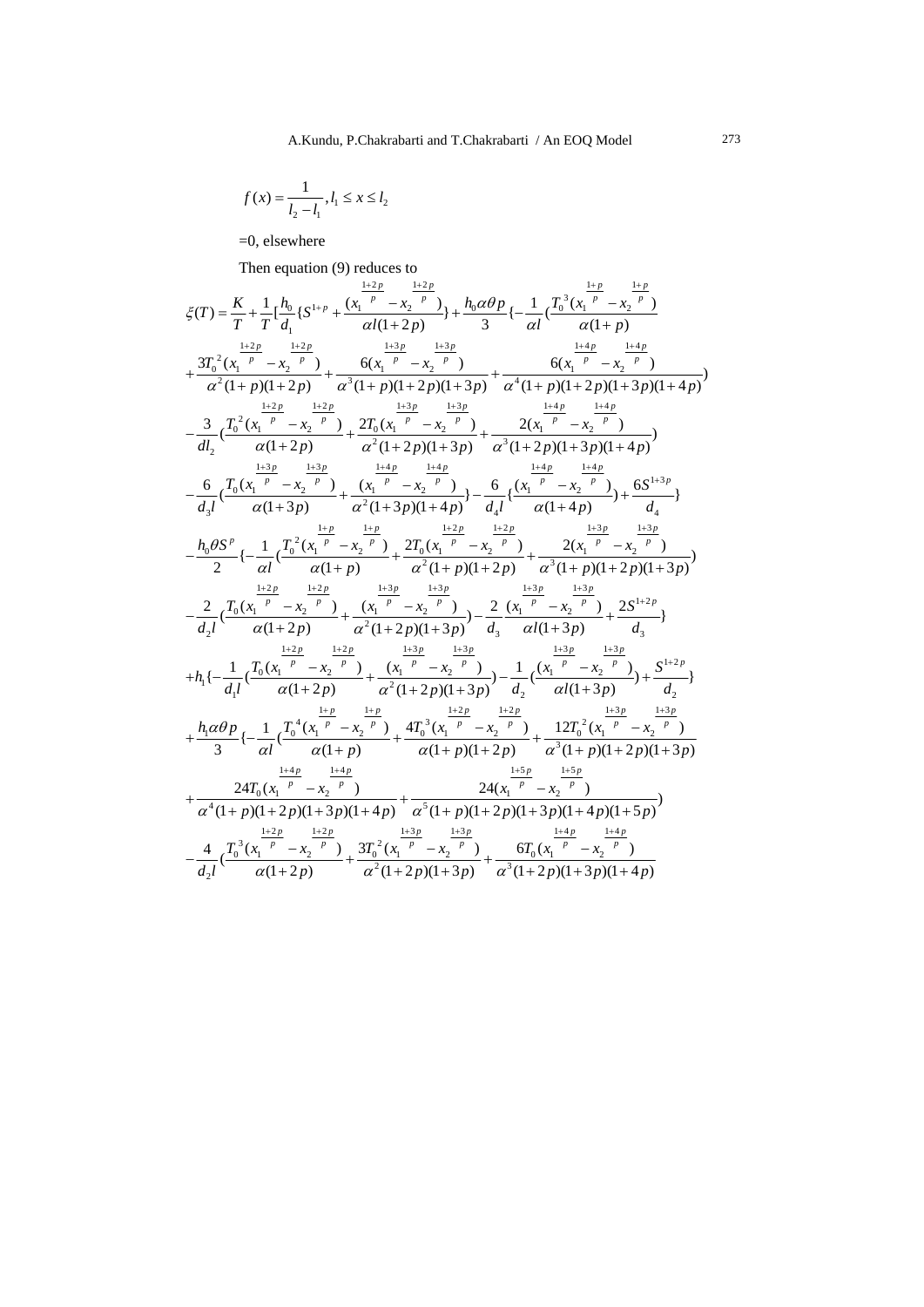$$
+\frac{6(x_1^{\frac{1+5p}{p}}-x_2^{\frac{1+5p}{p}})}{\alpha^4(1+2p)(1+3p)(1+4p)(1+5p)}-\frac{12}{d_3l}(\frac{T_0^2(x_1^{\frac{1+3p}{p}}-x_2^{\frac{1+3p}{p}})}{\alpha(1+3p)}
$$
\n
$$
+\frac{2T_0(x_1^{\frac{1+4p}{p}}-x_2^{\frac{1+4p}{p}})}{\alpha^2(1+3p)(1+4p)}+\frac{\frac{1+5p}{\alpha^3(1+3p)(1+4p)(1+5p)}}{\alpha^3(1+3p)(1+4p)(1+5p)}
$$
\n
$$
-\frac{24}{d_4l}(\frac{T_0(x_1^{\frac{1+4p}{p}}-x_2^{\frac{1+5p}{p}})}{\alpha(1+4p)}+\frac{\frac{1+5p}{\alpha^2(1+4p)(1+5p)}}{\alpha^2(1+4p)(1+5p)})
$$
\n
$$
-\frac{24}{d_5l}(\frac{(x_1^{\frac{1+5p}{p}}-x_2^{\frac{1+5p}{p}})}{\alpha(1+5p)})+\frac{24(S^{1+4p})}{d_5}
$$
\n
$$
-\frac{h_0\beta S^p}{2}\{-\frac{1}{\alpha l}(\frac{T_0^3(x_1^{\frac{1+p}{p}}-x_2^{\frac{1+p}{p}})}{\alpha(1+ p)}+\frac{3T_0^2(x_1^{\frac{1+2p}{p}}-x_2^{\frac{1+2p}{p}})}{\alpha^2(1+ p)(1+2p)}+\frac{6(x_1^{\frac{p}{p}}-x_2^{\frac{p}{p}})}{\alpha^3(1+ p)(1+2p)(1+3p)}
$$
\n
$$
+\frac{6(x_1^{\frac{1+4p}{p}}-x_2^{\frac{1+4p}{p}})}{\alpha^4(1+ p)(1+2p)(1+3p)(1+4p)}-\frac{3}{d_2l}(\frac{T_0^1(x_1^{\frac{p}{p}}-x_2^{\frac{1+2p}{p}})}{\alpha(1+2p)}+\frac{2T_0(x_1^{\frac{1+3p}{p}}-x_2^{\frac{1+3p}{p}})}{\alpha^2(1+2p)(1+3p)}
$$
\n<math display="</math>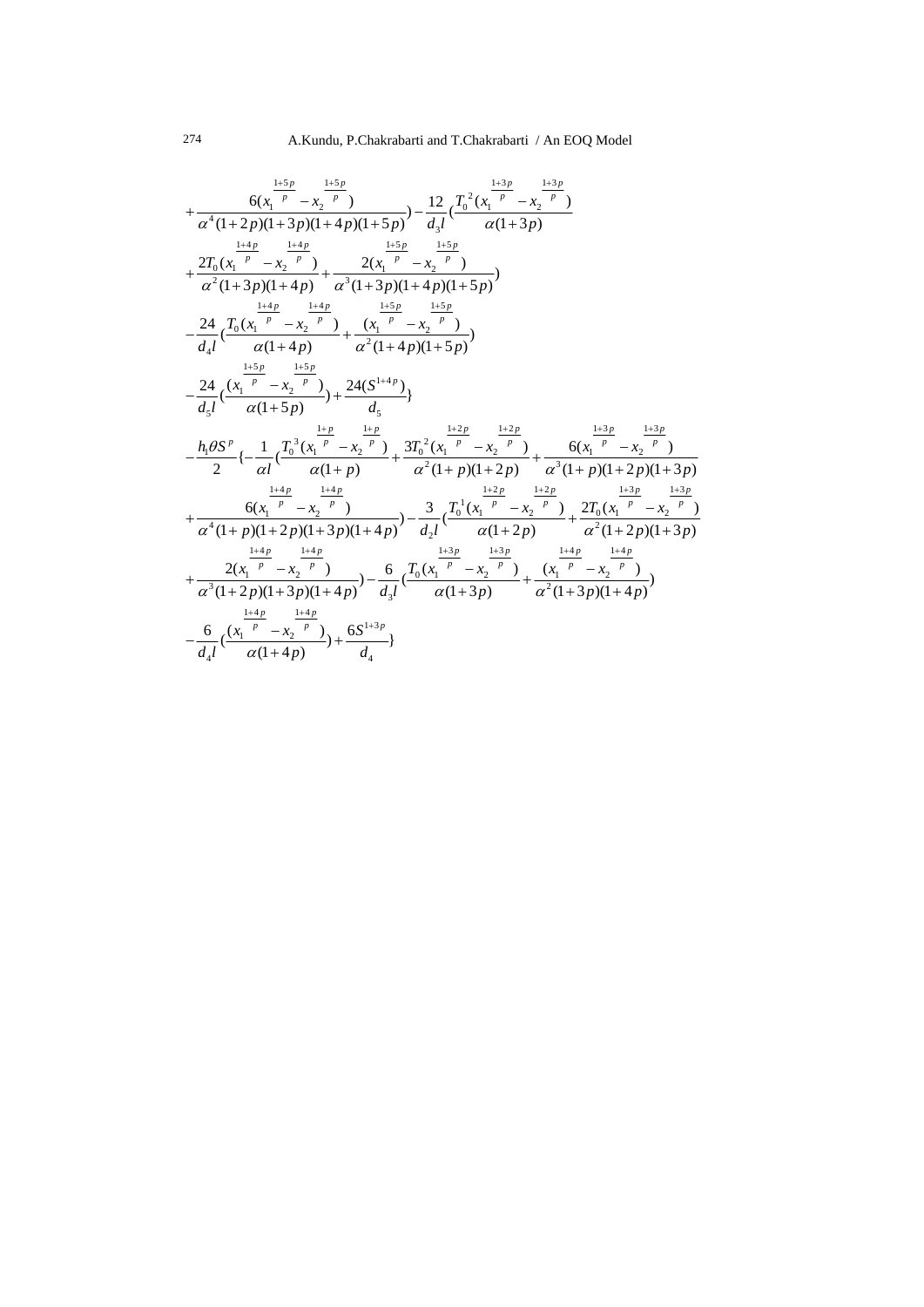A.Kundu, P.Chakrabarti and T.Chakrabarti / An EOQ Model 275

$$
+h_{0}\left(-\frac{a}{2}(T_{i}^{2}-\frac{1}{3}(l_{2}^{3}-l_{i}^{3}))-\frac{b}{6}(T_{i}^{3}-\frac{1}{4l}(l_{2}^{4}-l_{i}^{4}))+S_{0}T_{i}+aT_{i}\frac{1}{2l}(l_{2}^{2}-l_{i}^{2})+\frac{b}{6}T_{i}\frac{1}{l}(l_{2}^{3}-l_{i}^{3})
$$
  
\n
$$
-S_{0}\frac{1}{2l}(l_{2}^{2}-l_{i}^{2})-a\frac{1}{3l}(l_{2}^{3}-l_{i}^{3})-b\frac{1}{8l}(l_{2}^{4}-l_{i}^{4})+b(\frac{a}{12}(T_{i}^{4}-\frac{1}{3l}(l_{2}^{4}-l_{i}^{4}))+b\frac{b}{40}(T_{i}^{5}-\frac{1}{6l}(l_{2}^{5}-l_{i}^{5}))
$$
  
\n
$$
+\frac{b}{40}(T_{i}^{5}-\frac{1}{6l}(l_{2}^{6}-l_{i}^{6}))-\frac{a}{12}T_{i}^{3}\frac{1}{l}(l_{2}^{2}-l_{i}^{2})-bT_{i}^{3}\frac{1}{6l}(l_{2}^{3}-l_{i}^{3})+b\frac{1}{12l}(l_{2}^{6}-l_{i}^{6})
$$
  
\n
$$
+aT_{i}\frac{1}{24l}(l_{2}^{4}-l_{i}^{4})+bT_{1}\frac{1}{4l}(l_{2}^{5}-l_{i}^{5})+S_{0}T_{1}\frac{1}{6l}(l_{2}^{2}-l_{i}^{2})-b\frac{1}{48l}(l_{2}^{6}-l_{i}^{6})-S_{0}\frac{1}{8l}(l_{2}^{4}-l_{i}^{4})
$$
  
\n
$$
+S_{0}\frac{1}{24l}(l_{2}^{4}-l_{i}^{4}))+h_{1}\left(\frac{S_{0}}{2}T_{i}^{2}+aT_{i}^{2}\frac{1}{4l}(l_{2}^{2}-l_{i}^{2})+bT_{i}^{2}\frac{1}{12l}(l_{2}^{3}-l_{i}^{3})-\frac{C_{0}}{6l}(l_{2}^{3}-l_{i}^{3})
$$
  
\n
$$
-a\
$$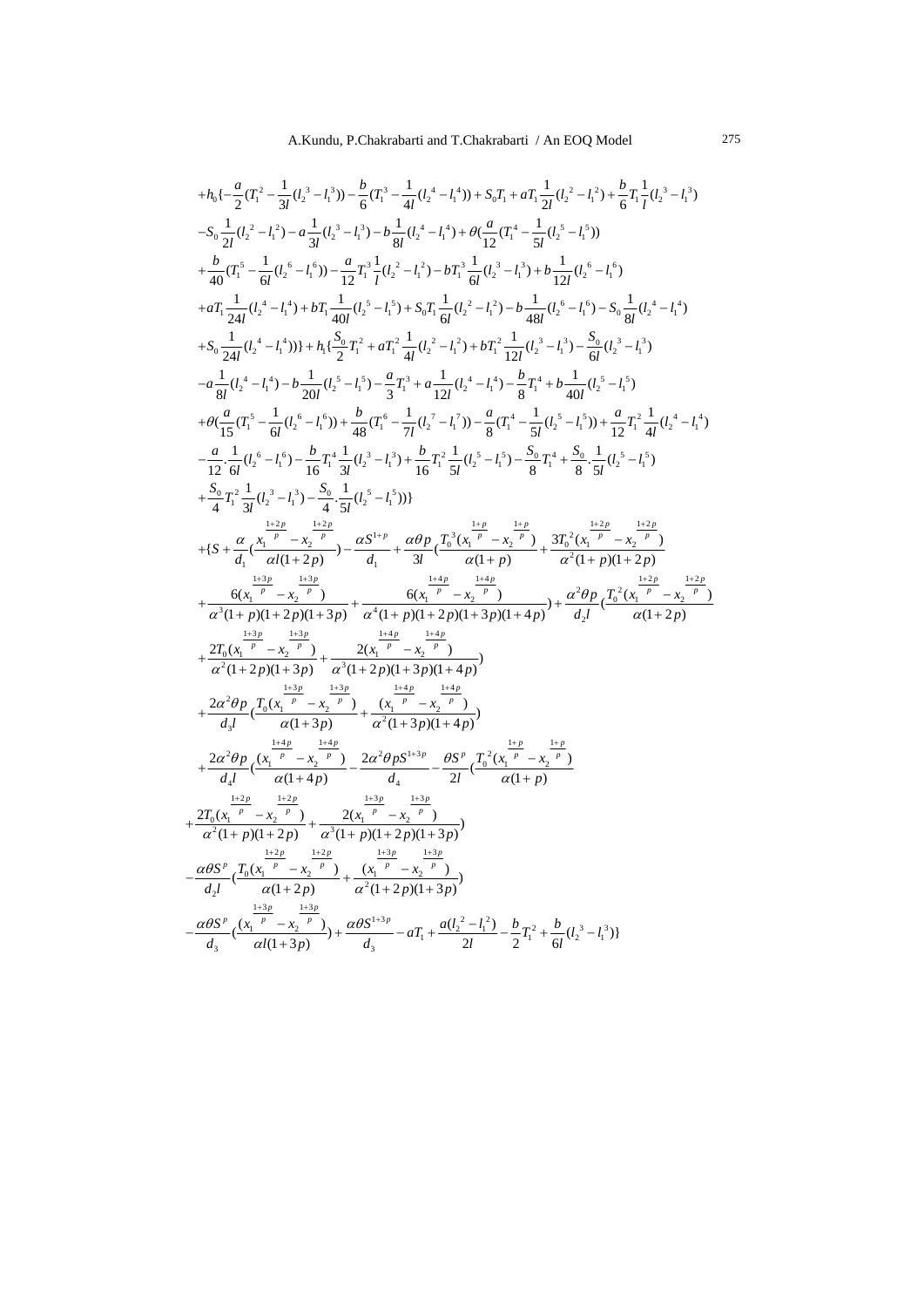$$
+c_0 a \left(\frac{T^2}{2} - T_1 T + \frac{T_1^2}{2}\right) + \frac{c_0 b}{2} \left(\frac{T^3}{3} - T_1^2 T + \frac{2}{3} T_1^3\right) + c_1 a \left(\frac{T^3}{3} - \frac{1}{2} T_1 T^2 + \frac{1}{6} T_1^3\right) + \frac{c_1 b}{2} \left(\frac{T^4}{4} - \frac{T_1^2 T^2}{2} + \frac{T_1^2}{4}\right) where  $x_1 = (S^p - \alpha p l_1), x_2 = (S^p - \alpha p l_2).$  (10)
$$

The necessary condition for  $\zeta(T)$  to be minimum is that  $\frac{\partial \zeta(T)}{\partial T} = 0$ , and the

sufficient condition for  $\zeta(T)$  to be minimum is that  $\frac{\partial^2 \zeta(T)}{\partial T} > 0$  $\frac{\partial^2 \xi(T)}{\partial T} > 0$  is satisfied.

Hence, using a suitable computer program, we can solve numerically the problem of Case I and Case II.

#### **4. NUMERICAL EXAMPLE**

A numerical example is considered to illustrate the effect of the developed model.

**Case I:** 

For this model let,

 $\alpha = 11, \beta = 0.3, a = 2, b = 7$ ,

 $h_0 = 1, h_1 = 2, c_0 = 1, c_1 = 2, k = 100, Q = 530, S = 479, S_0 = 80, \theta = 0.003$ 

The model is now solved for the above parameter values using a gradient based non-linear optimization technique (LINGO), which yields the following optimal solution:  $TC = 718.6391, T_0 = 3.89849, T = 11.06686$ .

It is numerically verified that this solution satisfies the convexity condition.

**Case II:** 

An equation(10) is now solved for the above parameter values(in Case I) using a gradient based non-linear optimization technique (LINGO), which yields the Global optimal solution:

Optimal cost(TC)= $\xi(T)$  =621.541, Optimal Time(T<sup>\*</sup>)= 9.348.

It is numerically verified that this solution satisfies the convexity condition for  $\zeta(T)$ .

## **5. CONCLUDING REMARKS**

In this paper, a perishable inventory model with two components demand (stock dependent and time dependent), and time dependent holding and shortage cost is developed for an infinite planning horizon. This is justified for the products such as electronic components, radioactive substances, volatile liquids etc. which are not only costly but also require more sophisticated arrangements for their security and safety. The effect of deterioration is also considered here.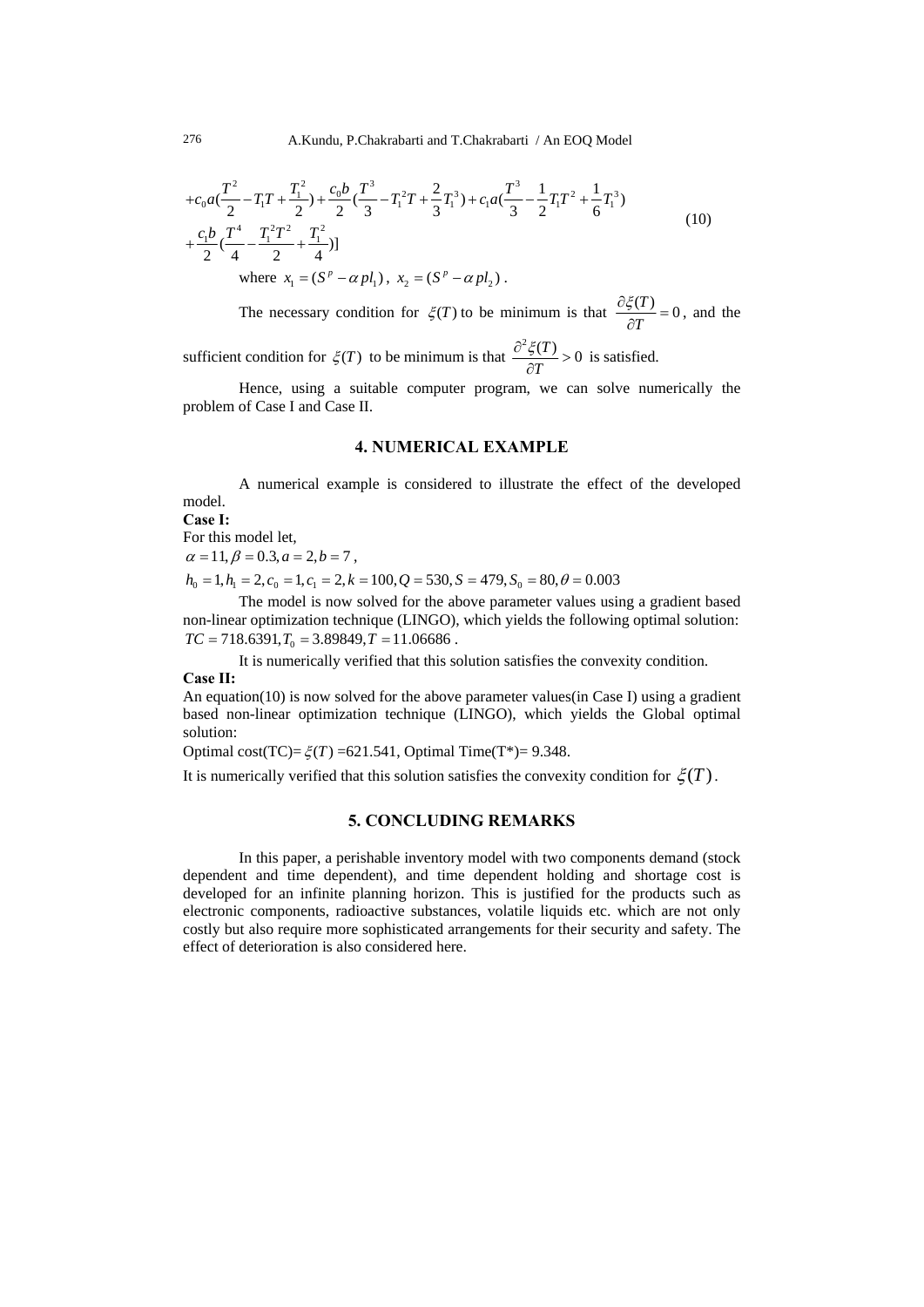#### **REFERENCES**

- [1] Baker, R.C., and Urban, T.L., "A deterministic inventory system with an inventory-leveldependent demand rate", *J.Opl.Res.Soc.*,39 (9) (1988) 823-831.
- [2] Basu, M., and Sinha, S., "An ordering policy for deteriorating ites with two component demand and price breaks allowing shortages", *Opsearch*, 44, 1 (2007).
- [3] Chakrabarti, T., and Sen, S., "An order inventory model with variable rate of deteriorating and alternating replenishing rates considering shortage", *Journal of Operations Research Society of India*, 44, 1 (2007) 17-26.
- [4] Chakrabarti, T., and Sen, S., "An EOQ model for deteriorating items with quadratic time varying demand and shortages in all cycles", *Journal of Mathematics and System Sciences,* 44 (1) ( 2008) 141-148.
- [5] Chung, K.J., and Hwang, Y.F., "The optimal cycle time for EOQ inventory model under permissible delay in payments", *International Journal of Production Economics*, 84 (2003) 307-318.
- [6] Dye, C.Y., "A deteriorating inventory model with stock dependent demand and partial backlogging under conditions of permissible delay in payments", *Opsearch*, 39(2002) 3 & 4.
- [7] Gupta, R., and Vrat, P., "Inventory model for stock-dependent consumption rate", *Opsearch*, 23 (1) (1986) 19-24.
- [8] Ghare, P.M., and Scharder, G.F., "A model for exponentially decaying inventory'', *J.Indust. Engg*, 14 (1963) 238-243.
- [9] Jamal, A.M.M., Sarkar, B.R., and Wang, S., "An ordering policies for deteriorating items with allowable shortages and permissible delay in payment", *J.Oper.Res.Soc*., 48 (1997) 826-833.
- [10] Khanra, S., Sana, S.S., and Chaudhuri, K.S, "An EOQ model for perishable item with stock and price dependent demand rate", *International Journal of Mathematics in Operational Research*, 2 (3) (2010) 320-335.
- [11] Levin, R.I., Melaughlin, C.P., Lamone, R.P., and Kottas, J.F., *Production/Operations Management:Contemporary Policy for Managing Operating Systems*, Mc Graw-Hill, New York, (1972) 373.
- [12] Mandal, B.N., and Phaugdar, S., "A note on an inventory model with stock-dependent consumption rate", *Opsearch*, 26 (1) (1989) 43-46.
- [13] Mandal, B.N., and Phaujdar, S., "An inventory model for deteriorating items and stockdependent consumption rate", *J.Opl. Res. Soc.*, 40 (5) (1989) 483-488.
- [14] Pal, A.K., and Mandal, B., "An EOQ model for deteriorating inventory with alternating demand rates", *Korean J Cop & Appl Math,* 4 (2) (1997) 397-407.
- [15] Rao, K.S., and Sarma, K.V.S., "An order-level inventory model under L2 system with power pattern demand", *International Journal of Management and Systems*, 20 (2004) 31-40.
- [16] Rau, H,Wu, M.Y., and Wee, H.M., "Deteriorating item inventory model with shortage due to supplier in an integrated supply chain", *International Journal of System Science*, 35 (5) (2004) 293-303.
- [17] Reddy, G.S.N., and Sarma, K.V.S., " A periodic review inventory problem with variable stock dependent demand", *Opsearch*, 38 (3) (2001) 332-341.
- [18] Silver, E.A., "Operations research in inventory management", *Opns. Res*., 29 (1981) 628-645.
- [19] Silver, E.A., and Peterson, R., *Decision Systems for Inventory Management and Production*  Planning, 2<sup>nd</sup> edn. Wiley, New York, 1985.
- [20] Subbaiah, K.V., Rao, K.S., and Satyanarayana, B., "Inventory models for perishable items having demand rate dependent on stock level", *Opsearch*, 41 (4) (2004) 223-236.
- [21] Skouri, K., Papachritos, S., "Optimal stoping and restarting production times for an EOQ model with deteriorating items and time-dependent partial backlogging", *International Journal of Production Economics*, 81-82 (2003) 525-531.